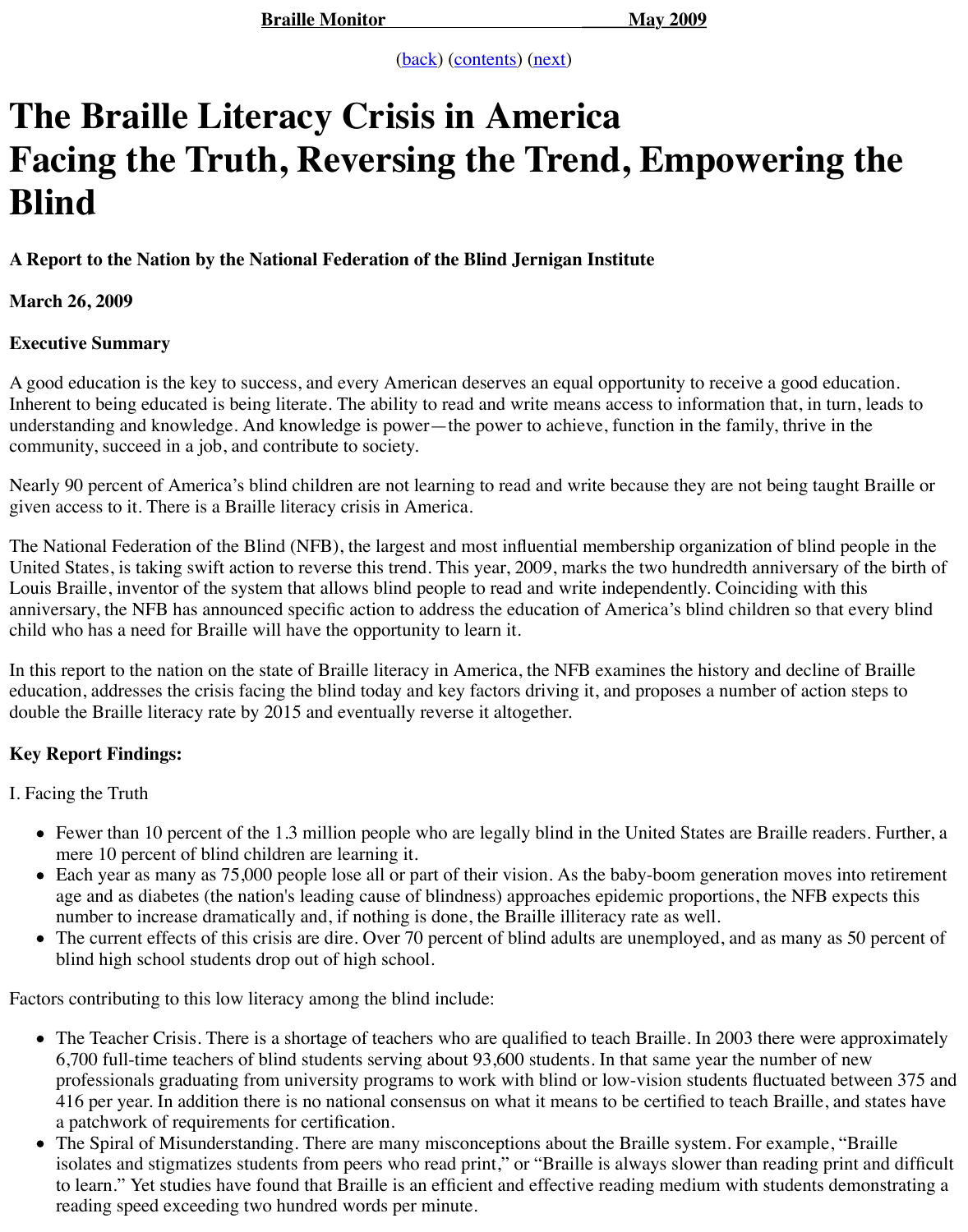- Blind Children with Low Vision Are Deprived of Braille Instruction. Parents often find themselves battling with school administrators to get Braille instruction for their children with low vision because of the historical emphasis on teaching these children to read print. Many students with residual vision cannot read print efficiently even with magnification. Children with some residual vision account for around 85 percent of the total population of blind children.
- The Paradox of Technology. Eighty-nine percent of teachers of blind students agree that technology should be used as a supplement to Braille rather than as a replacement. Advances in technology have made Braille more available than ever before. Computer software can translate any document into literary, contracted Braille quickly and accurately. Further, hundreds of thousands of Braille books are available from Internet-based services.

## II. Reversing the Trend

Undoubtedly the ability to read and write Braille competently and efficiently is the key to success for the blind. The National Federation of the Blind Jernigan Institute is committed to reversing this downward trend in Braille literacy in order to ensure that equal opportunities in education and employment are available to all of the nation's blind.

Braille literacy can be accomplished by:

- Increasing access to Braille instruction and reading materials in every community nationwide.
- Expanding Braille mentoring, reading-readiness, and outreach programs.
- Requiring national certification in literary Braille among all special education teachers. By 2015 all fifty states must enact legislation requiring special education teachers of blind children to obtain and maintain the National Certification in Literary Braille.
- Requiring all Braille teachers to pass the National Certification in Literary Braille (NCLB) in order to assure their competency and fluency in the literary code.
- Advancing the use of Braille in current and emerging technologies.
- Researching new methods of teaching and learning Braille.
- Making Braille resources more available through online sharing of materials, enhanced production methods, and improved distribution.
- Educating the American public that blind people have a right to Braille literacy so they can compete and assume a productive role in society.

## III. Empowering the Blind

Blind people who know Braille and use it find success, independence, and productivity. A recent survey of five hundred respondents by the National Federation of the Blind Jernigan Institute revealed a correlation between the ability to read Braille and a higher educational level, a higher likelihood of employment, and a higher income.

Hundreds of thousands of blind people have found Braille to be an indispensable tool in their education, their work, and their daily lives. In the hearts and minds of blind people, no alternative system or new technology has ever replaced Braille. For this reason the National Federation of the Blind is launching a national Braille literacy campaign to enhance the future prospects for blind children and adults in this country and to help make Braille literacy a reality for the 90 percent of blind children for whom reading is a struggle, if not an impossibility.

The future of sighted children depends on a proper education; the future of America's blind children is no different.

#### **Introduction**

Unquestionably a good education is the key to success. In national polls Americans routinely identified this issue as an important national priority (Blackorby, 2004). Education is generally understood to encompass literacy, defined as "the ability to read and write" (Concise Oxford Dictionary, 2009). According to the National Institute for Literacy, literacy is "an individual's ability to read, write, speak in English, compute and solve problems at levels of proficiency necessary to function on the job, in the family of the individual, and in society" (http://www.nifl.gov/). Schools not doing a good job of teaching children to read and write are correctly seen as failing schools. Yet, for thousands of children across the United States, it is considered acceptable to fail to teach them to read and write. These children are blind, and they are not learning to read and write because they are not being taught Braille.

Despite its versatility and elegance, and notwithstanding the fact that it is the official system of reading and writing for the blind in the United States, Braille is not being taught to most blind children or to adults who lose their vision. This has led to a literacy crisis among blind people. Many commentators on the Braille literacy crisis agree that one of the most significant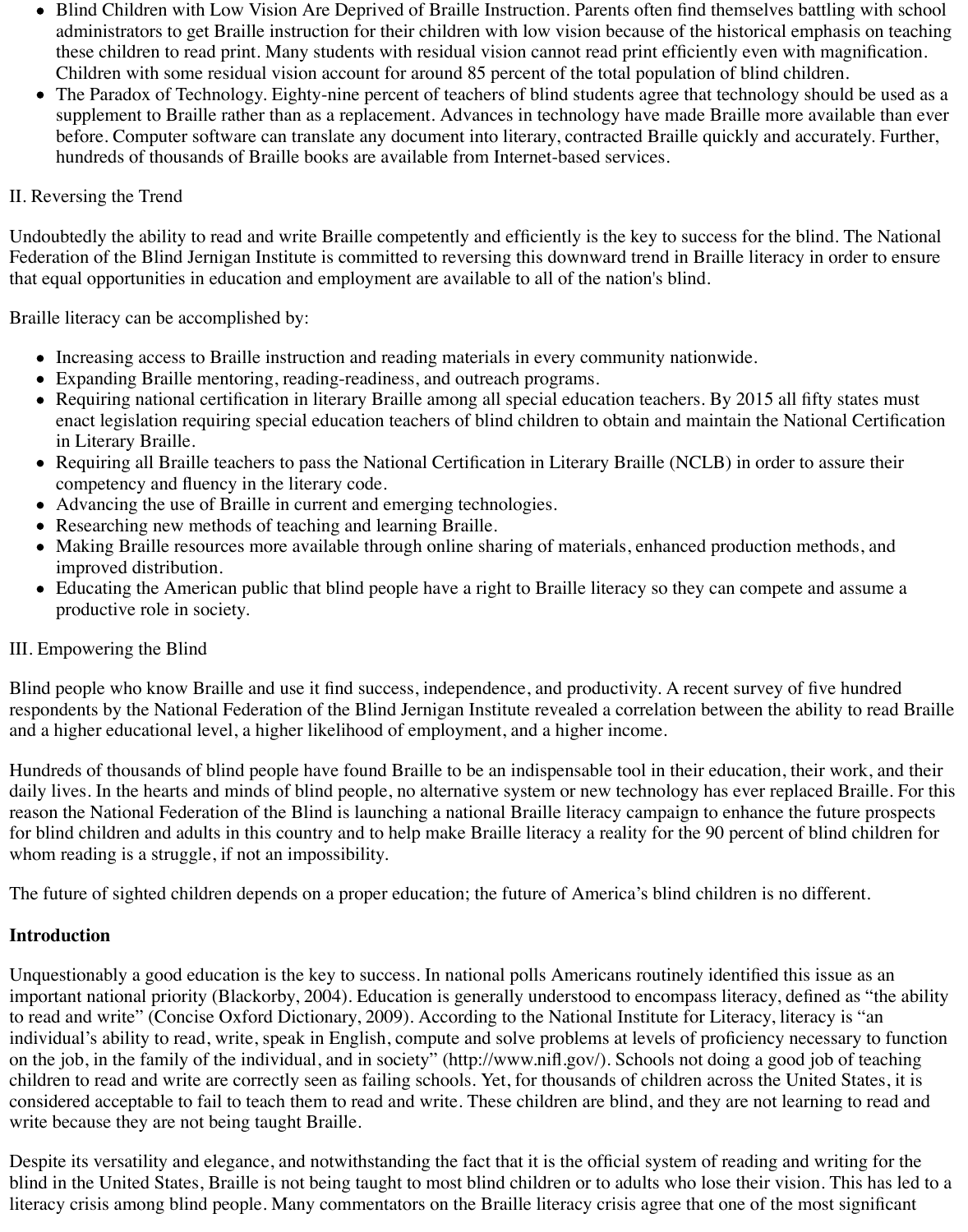contributing factors is a negative societal attitude toward Braille (Riccobono, 2006; Hehir, 2002). The bias against Braille is further evidenced by hundreds of published accounts from blind people themselves. The archives of the monthly publication of the National Federation of the Blind, the Braille Monitor, are full of personal stories detailing the problems blind people experience when they are not taught Braille at an early age. When educators and parents insist that children who are blind or have low vision read print to the exclusion of reading Braille, the ultimate result is that many of them are functionally illiterate.

Braille has been controversial since its invention. At the time Louis Braille developed the system, most of those who were attempting to educate the blind were not blind themselves but sighted people with altruistic impulses (Lorimer, 2000; Mellor, 2006). They believed that the blind should be taught to read print rather than using a separate system. Many educators still believe this today, arguing that Braille is slow and hard to learn and that it isolates blind children from their peers. These arguments and their mistaken assumptions will be addressed in detail in the following pages.

Beliefs among educators about Braille are only one reason, albeit a very significant one, that Braille literacy has declined in the United States to the point where it is estimated that only 10 percent of blind children are learning it. Other factors include a shortage of teachers qualified to give Braille instruction, the need for improved methods of producing and distributing Braille, and not enough certified Braille transcribers (Spungin, 1989, 2003). All of these issues must be addressed if the downward trend in literacy among the blind is to be reversed. And it must be reversed, for to fail to reverse it is to condemn blind children and adults to illiteracy and to a permanent struggle to keep up with their sighted peers in getting an education. By contrast, reversing the downward trend in Braille literacy will ensure that current and future generations of blind children, as well as adults who lose their vision, have access to knowledge and the power and opportunity that it represents.

This report discusses Braille's history and effectiveness, the reasons for the crisis in Braille literacy, and what the National Federation of the Blind is doing to address this crisis. It is a call to action for all who are concerned about the welfare of America's blind children to join with the National Federation of the Blind in our effort to ensure that every blind child and adult who has a need for Braille will have the opportunity to learn it.

# **A Brief History of Braille**

Braille is a system of raised dots that allows blind people to read and write tactilely. Named for its inventor, Louis Jean-Philippe Braille (1809-1852), the Braille code is the universally accepted method of reading and writing for the blind. It is the only system that allows blind people to read and write independently and to do both interactively. Because of its effectiveness, Braille has been adapted for almost every written language. Other Braille codes represent mathematical and scientific notation and music. Even blind computer programmers have a Braille code, computer Braille. All of these codes are based on Louis Braille's original system, a cell consisting of six dots in parallel vertical columns of three each. The Braille code was first introduced into the United States in 1869 but was not adopted until 1932 as the Standard English Grade II Braille code.

Graphic: Braille cell

Graphic: Braille alphabet

For most of human history no method existed allowing blind people to read and write independently. Some blind people did learn to read print in a tactile form, but usually they had no way to write tactilely; even if they learned to reproduce print characters accurately, they could not read what they had written. In addition, the difficulty and expense of producing books with embossed print lettering made such books rare. As a result most blind people were condemned to illiteracy, along with the poverty and deprivation accompanying it. If they earned a living at all, they did so as storytellers or musicians or through certain kinds of manual labor, including basketry and massage.

This was the state of affairs when Louis Jean-Philippe Braille was born in the small village of Coupvray, France, just outside Paris, in 1809. At the age of three Braille was blinded in an accident, probably resulting from playing with tools in his father's harness-making shop (Lorimer, 1996, 2000; Mellor, 2006). Braille's family was not wealthy, but his parents were literate and determined that their son would obtain an education. When it became clear that the local school could no longer meet Braille's needs (though he had progressed astonishingly far given that he could not read and write), a local nobleman put up the funds for him to attend the Royal Institute for the Young Blind in Paris, the world's first school for blind children (Mellor, 2006; Lorimer, 1996). At this school Braille found a limited number of books with embossed print letters and quickly read all of them.

In 1821 a French army captain, Charles Barbier de la Serre, came to the school to show the students an invention that he thought might be of use to them. Barbier had developed a system called "night writing" consisting of raised dots punched into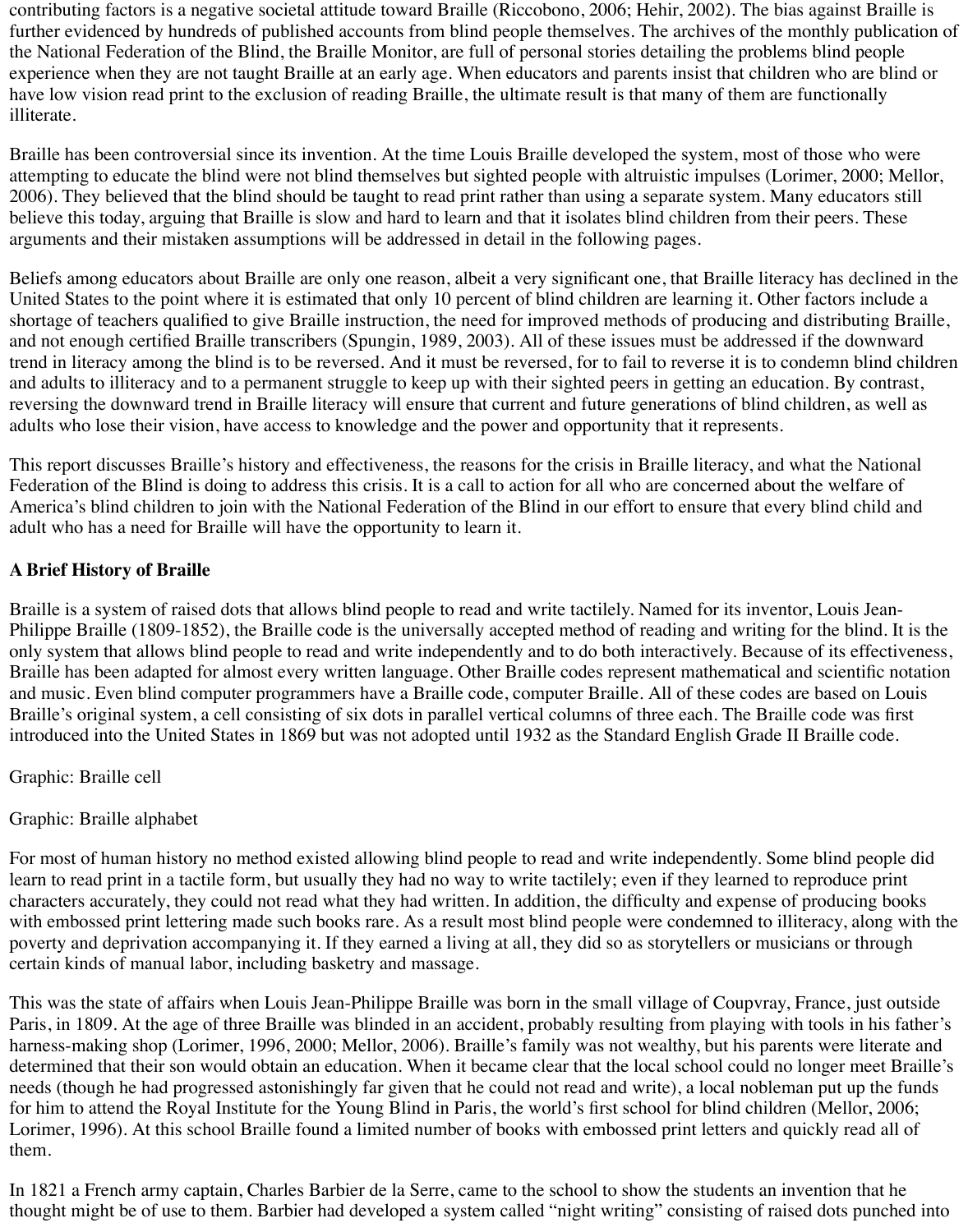cardboard with a stylus. A metal frame, or slate, was used to guide the stylus in the proper placement of the dots. This system was invented as a way for soldiers to transmit messages in the dark without striking a match, which would give away their position to enemy gunners. While Braille recognized the system's potential, he believed that it could be improved. In particular he thought that the dot formations should represent alphanumeric characters instead of sounds (Barbier's system was also called sonography because the symbols represented the sounds of speech rather than letters). He also thought that the number of dots making up each character should be reduced so that they could be read with a fingertip rather than having to be traced. Braille worked on improving the system for several years. By the age of twenty he had developed the six-dot Braille cell that is used today and had published a booklet on the method.

Braille's fellow students adopted his new system immediately. Not only could they now read books, which were hand transcribed by Braille and his friends, but they could take their own notes in class and read them back later rather than learning exclusively by listening and memorizing. The instructors at the school were skeptical, however, and some of the administrators were actually hostile. The school was a political showpiece and made money from selling crafts produced by its blind students; if the blind became too independent, its prestige and revenue might be reduced (Mellor, 2006). At one point the school's director burned all of the books that Louis Braille and his friends had transcribed by hand and confiscated the students' slates and styluses. The result was an open rebellion among students, who began to steal forks from the dining room to replace their lost writing implements. This early struggle for the acceptance of the Braille system would be only the first of many battles pitting blind people against those who professed to know what was best for them. These struggles continue to this day.

Despite these setbacks the Braille system was eventually adopted by the Royal Institute for the Young Blind, and two years after Braille's death it became the official system of reading and writing for the blind in France. To this day Louis Braille is considered a national hero in his native country; his body is interred in the Pantheon in Paris. The Braille code was later adopted in England because of advocacy by the founders of what is now the Royal National Institute of Blind People, and other blind people and educational institutions for the blind began to use it. Helen Keller reported using the system. Rosalind Perlman (2007), in her book *The Blind Doctor: The Jacob Bolotin Story*, reports that the first physician to have been born blind, practicing in Chicago during the early part of the twentieth century, learned Braille at the Illinois School for the Blind and used it for notes in medical school and throughout his subsequent career. Braille was adopted as the exclusive means of teaching blind people to read and write in the United States in 1932. At the height of its use in the United States, it is estimated that 50 to 60 percent of blind children learned to read and write in Braille.

Attention Box on page 7: Only about 10 percent of blind children in the United States are currently learning Braille. Society would never accept a 10 percent literacy rate among sighted children; it should not accept such an outrageously low literacy rate among the blind.

## **The Decline of Braille Literacy**

The decline in the number of Braille readers since 1963 (Miller, 2002) has been widely discussed by professionals and censured by consumer groups (Rex, 1989; Schroeder, 1989; Stephens, 1989). Although there is no consensus on the causes of this decline, a number of factors have been cited. Among them are disputes on the utility of the Braille code (Thurlow, 1988), the decline in teachers' knowledge of Braille and methods for teaching it (Schroeder, 1989; Stephens, 1989), negative attitudes toward Braille (Holbrook and Koenig, 1992; Rex, 1989), greater reliance on speech output and print-magnification technology, and a rise in the number of blind children with additional disabilities who are nonreaders (Rex, 1989). The greatest controversy over whether to teach a child Braille arises when a child has some residual vision; such children account for around 85 percent of the total population of blind children (Holbrook and Koenig, 1992).

Pressure from consumers and advocacy groups has led thirty-three states to pass legislation mandating that children who are legally blind be given the opportunity to learn Braille. The Individuals with Disabilities Education Act also mandates that the teams who help to write educational plans for students with disabilities presume that all blind children should be taught Braille unless it is determined to be inappropriate. But these laws have not ended the controversy. Whereas professional groups have called for a renewed emphasis on teaching Braille (Mullen, 1990), others have opined that Braille is only one educational option. Braille should be viewed as one tool among many, a tool that allows blind people to operate at a high degree of proficiency when performing a multitude of functional tasks (Eldridge, 1979, Waechtler, 1999). But rather than seeing Braille as a tool that every blind child should have in his or her toolkit for dealing effectively with vision loss, to be used in conjunction with and not to the exclusion of techniques that rely on the child's remaining vision, some educators insist that a choice must be made between print and Braille and that only one reading medium must be used (Federman, 2005). These disagreements translate in the field into disputes among professionals in planning meetings researching how to deal with individual children. Parents caught in the middle of these disputes and often themselves confused about the best course of action find that they and their children become the real victims in these academic battles.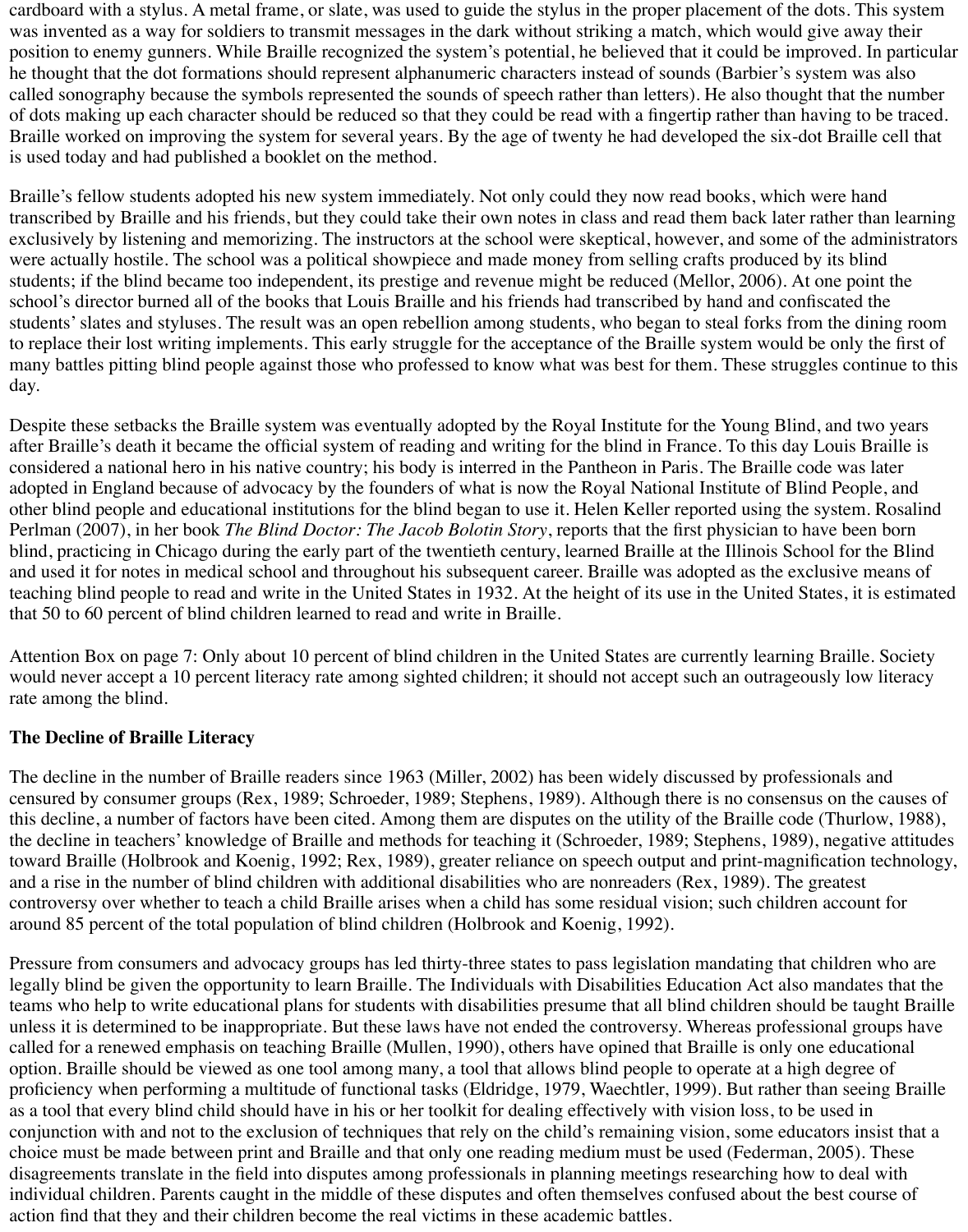#### **The Crisis Facing the Blind Today**

The American Foundation for the Blind (1996) has estimated that fewer than 10 percent of people who are legally blind in the United States and fewer than 40 percent of the estimated number who are functionally blind are Braille readers. The American Printing House for the Blind estimates the Braille literacy rate among children to be around 10 percent. Experts estimate 1.3 million blind people live in the United States, and approximately 75,000 people lose all or part of their vision each year. These numbers may increase dramatically as the baby-boom generation reaches retirement age. Macular degeneration, the most common form of blindness in older Americans, is likely to increase as this population increases, particularly since Americans are living longer. The nation's leading cause of blindness, diabetes, has reached epidemic proportions in this country, so a higher incidence of blindness can be expected.

# **The Teacher Crisis**

U.S. education faces a chronic shortage of teachers qualified to teach Braille. In 2003 there were approximately 6,700 full-time teachers of blind students serving approximately 93,600 students (Spungin, 2003). Far too few teachers of blind children have graduated from accredited programs; a 2000 report observed that the total number of new professionals graduating from university programs to work with students who are blind or have low vision fluctuated between 375 and 416 per year during the previous seven years (Mason, et al., 2000). Not all of these teachers are qualified to teach Braille. Many teachers who are considered qualified to teach Braille have not necessarily learned it themselves. There is no national consensus on what it means to be certified to teach Braille, and states have a patchwork of requirements for certification. Local school districts depend upon state education agencies to set the certification standards for teachers. All states have specific certification standards for those who teach children who are blind or have low vision; however, these standards vary across the country (Vaughn, 1997).

States license or certify candidates who want to teach children who are blind or have low vision in three ways: requiring the candidate to graduate from an approved bachelor's or master's program from an approved college or university; requiring the candidate to have a generic degree in special education; or requiring the candidate to have an endorsement to an existing certificate in early childhood, elementary, secondary, or special education, with certain courses needed to gain that endorsement (Frieman, 2004). In order to approve a program, the National Council for the Accreditation of Teacher Education requires performance-based criteria. The Council for Exceptional Children has developed performance-based standards for programs to train teachers of students who have a visual impairment. If a candidate graduates from an approved program that follows the Council for Exceptional Children's standards, an administrator can predict that the teaching candidate will have the necessary background to teach Braille. However, only nineteen states require candidates to have graduated from an approved program. Seven states require that candidates have only a generic degree in special education with no specific mention of Braille. Twenty-four states require candidates to have taken courses in order to earn an endorsement. These standards specify that the teacher has taken at least one course in Braille, but give no guarantee that the individual is actually competent in Braille or is able to teach it (Frieman, 2004). Teachers who are uncomfortable with Braille are likely to be reluctant to teach it, especially when they can get by without doing so for students who have low vision but can read some print.

To act in the best interests of blind children and adults, schools must require that every child who is blind will have the right to be taught Braille and that Braille be taught by someone who is competent in its use. This is not what is currently happening in schools (Vaughn, 1997). Today there is no guarantee that a teacher, even one with formal credentials, will be fluent in Braille. In order to assure Braille fluency, teachers of blind children must be tested on their actual Braille skills by way of a comprehensive and validated test. States should require Braille teachers to pass the National Certification in Literary Braille (NCLB) in order to assure competency and fluency in the literary code. Passing the NCLB examination will not in itself ensure effective Braille teaching, but it will provide a measure of how well a person knows and uses Braille.

Even assuming a teacher is competent in Braille, the size of the teacher's case load will often influence how well his or her students learn Braille. An itinerant teacher is essentially a consultant who is responsible for meeting the needs of several students. Teachers of blind students often must travel within or even between school districts each week to help a number of students. They are typically expected to teach sixteen or more students who are widely spread over large geographic areas (Caton, 1991). As a result many students are trained in Braille for only two to three hours a week, and some even less than that.

Attention Box page 9: There is a chronic shortage of teachers who are qualified to teach Braille. It was reported in 2003 that there were approximately 6,700 full-time teachers of blind students serving approximately 93,600 students.

Teachers of blind students must often teach a number of skills, including cane travel and the use of technology such as a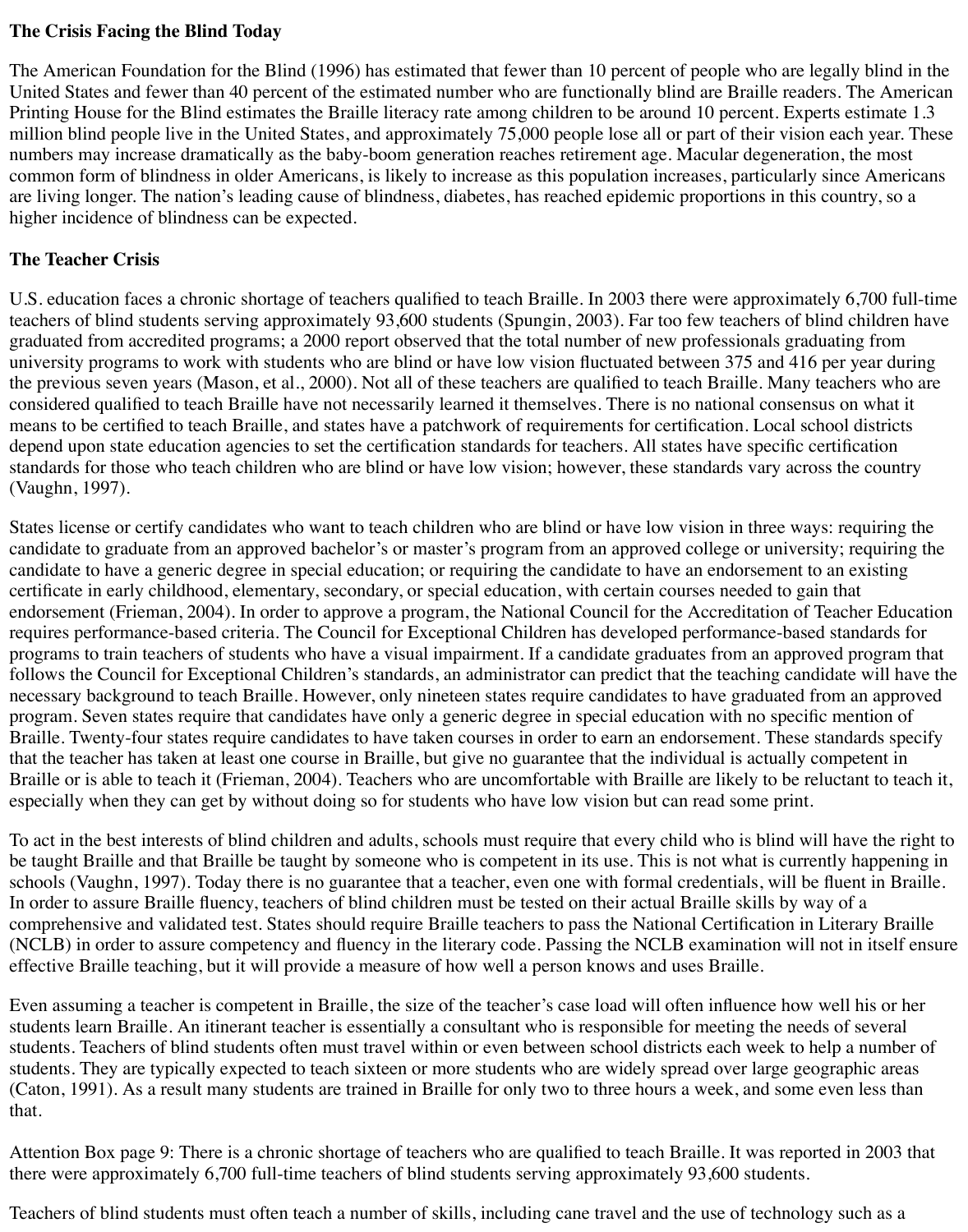computer with text-to-speech screen access software, and there is evidence that Braille instruction is not prioritized. According to one survey respondents spent an average of 35 percent of their instructional time using assistive technology with students in grades 7-10 (Thurlow et al., 2001). The primary goals most often cited for instructional time were "become a proficient user of assistive technology" (42 percent) and "read using a combination of approaches" (30 percent), with "become fluent Braille reader" (18 percent) selected less often. Respondents spent an average of 27 percent of reading instruction time on direct instruction of how to use assistive technologies to assist in reading, 19 percent of time in supported reading aloud, and only 9 percent of time in direct instruction of phonemic strategies (Braille or print). Furthermore, anecdotal evidence suggests that a teacher of blind students spends more time tutoring than teaching blindness skills (Amato, 2002).

Attention box page 10: Experts estimate that 1.3 million blind people live in the United States, and approximately 75,000 people lose all or part of their vision each year.

# **The Spiral of Misunderstanding**

Attitudes about Braille, which are often based on myths and misconceptions about the system, are also a barrier to proper Braille instruction. One of the major reasons for the increasing illiteracy of the blind and those with low vision is the historical emphasis on teaching children with residual vision to read print (Spungin, 1996). Most blind children have some residual vision; they are legally blind but not totally blind. But many students who have residual vision cannot read print efficiently even with magnification; attempting to read print results in eye strain, headaches, and other problems. Furthermore, many degenerative eye conditions are progressive, meaning that the student's vision will continue to decrease over time, making print harder and harder to read. Students with low vision are particularly at risk for not receiving appropriate instruction in Braille. These students tend to receive less direct service from teachers of blind students and are surrounded with more emphasis on "vision" over nonvisual skills and learning techniques. Additionally, if Braille is not introduced early, student motivation to accept Braille will greatly decrease due to frustration in learning Braille, emotional issues with looking and acting different from one's peers, and issues involving emotional acceptance of additional vision loss. It is important for educators to give these students appropriate instruction based on their needs in the long term rather than simply considering only their most immediate needs.

Parents often find themselves battling with school administrators to get Braille instruction for their children with low vision. The Colton family of Park City, Utah, took out a second mortgage on their home in order to hire lawyers for litigation against the school district to get Braille instruction for their daughter Katie, who has a progressive eye disease (Lyon, 2009). "We'd had to argue a wait-to-fail model is not appropriate for a progressive disorder," her mother was quoted as saying in the *Salt Lake Tribune*.

The Jacobs family was told that their blind daughter could read print if the font was 72 point or higher, so there was no need for Braille (Jacobs, 2009). Needless to say, the child will never have access to print that large in the real world, except perhaps on billboards. The school system justified having the child read print by claiming that she was "resistant to Braille." But a school district would never refuse to teach a sighted child to read because he or she was "resistant" to reading. Furthermore, resistance to Braille is often a product of the way it is taught; if Braille is presented to a blind child as different and hard, rather than the positive way in which reading is presented to sighted children, then the child will naturally absorb the expectations of the adults doing the teaching (Craig, 1996; Stratton, 1999).

The experiences of the Colton and Jacobs families are not uncommon; they are merely examples of the experiences of hundreds of families across the United States. On the other hand, the experiences of parents of blind children who have successfully introduced their young readers to Braille and fought for inclusion of the system in the child's education suggest that, when Braille is simply presented as reading and reading becomes fun for the family, children readily absorb the system.

Others argue that Braille isolates and stigmatizes students from peers who read print. This has never been backed by any kind of research; it is without foundation. Blind children will always have to use alternative technologies or methods to read, ranging from holding a book close to their face to using a magnification device or putting on headphones to listen to recorded text. Their peers notice these differences as surely as they notice that the child reads Braille instead of print, but they do not necessarily treat the child differently because of reading differences.

Ultimately, all of these mistaken beliefs about Braille come down to low expectations of blind students. Whether they will admit it or not, many of the sighted educators and administrators charged with providing instruction to blind students do not believe in the capacity of their students or in the effectiveness of Braille and other alternative techniques used by blind people to live successful, productive lives. As one commentator has put it: "A little honest reflection about this situation (decline in Braille literacy) suggests that the real culprit here is the inadequate and inappropriate education of the special education teachers who are not competent or confident themselves in using Braille and who also believe that their students should not be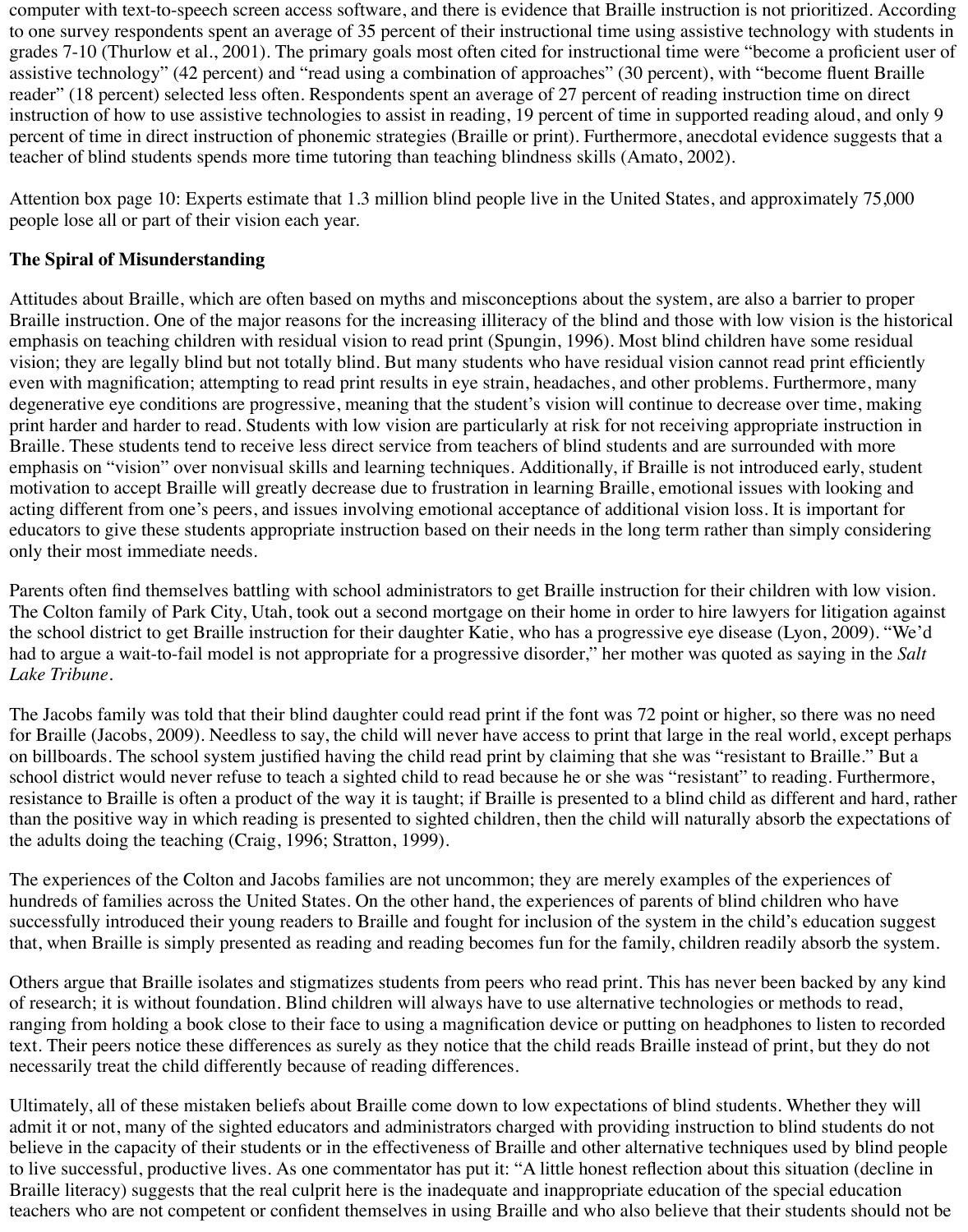expected to compete successfully in school or in life" (Ianuzzi, 1999).

Blind students who are not properly taught Braille and other blindness skills and who therefore struggle with literacy ultimately experience low self-confidence and a lack of belief in their own ability to live happy, productive lives. By contrast, those who do receive effective Braille instruction and use the code effectively gain a sense of hope and empowerment. Dr. Fredric Schroeder (1996) commented that Braille literacy "should be viewed more expansively than simply as a literacy issue." Schroeder's analysis of interviews with legally blind adults "found that issues of self-esteem, self-identity, and the 'stigma' of being a person with a disability were integrally intertwined with the subjects' reported feelings about using Braille…For some, Braille seems to represent competence, independence, and equality, so the mastery and use of Braille played a central role in the development of their self-identities as persons who are capable, competent, independent, and equal."

Schroeder's work connects to other valuable work in self-efficacy and demonstrates that blind people who learn to value and use Braille generally have a higher degree of confidence and do not spend energy attempting to reshape themselves as "normal" individuals. Schroeder's work is reinforced by more recent investigations by Wells-Jensen (2003) and through the published first-hand experiences of hundreds of blind individuals—some who did and others who did not receive appropriate instruction in Braille in childhood.

Another misconception about Braille that has contributed to the decline in Braille literacy is the idea that reading Braille is always slower than reading print and that Braille is difficult to learn. While some studies suggest that Braille is slower than print and difficult to learn because of its 189 English contractions—symbols and letter combinations that reduce the size of Braille books by making it possible to put more Braille on a page instead of spelling each word out letter-by-letter—research in this area is unreliable since studies tend to be anecdotal. Other studies have found that Braille is an efficient and effective reading medium (Foulke, 1979; Wormsley, 1996). Furthermore, the experience of Braille instructors shows that reading speed exceeding two hundred words per minute is possible when students have learned Braille at an early age (Danielsen, 2006).

# **The Paradox of Technology**

It is often said that technology obviates the need for Braille. The availability of text-to-speech technology and audio texts, for example, is advanced as an argument against the use of Braille. But literacy is the ability to read and write. While using speech output and recorded books is a way for students to gain information, it does not teach them reading and writing skills. Students who rely solely on listening as a means of learning find themselves deficient in areas like spelling and composition. Most teachers of blind students (89.4 percent [Wittenstein and Pardee, 1996]) agree that technology should be used as a supplement to Braille rather than as a replacement, even though as cited above, many of them spend more instructional time working with technology than teaching Braille. No one would seriously suggest that alternate sources of information, like television and radio, replace the need for a sighted child to learn to read; the same should be true for Braille.

For the sighted, technology has not replaced print; it has in fact simplified and enhanced access to the printed word. The same is true with respect to Braille; advances in technology have made Braille more available than it ever was in the past. Computer software can translate any document into literary, contracted Braille quickly and accurately, although work still needs to be done to make other Braille codes machine-translatable. Braille displays and embossers can be attached to computers to generate Braille documents on the fly. Thousands of Braille books are available from Internet-based services like the Web-Braille service offered by the National Library Service for the Blind and Physically Handicapped of the Library of Congress (NLS) and the online community Bookshare.org. While scarcity of Braille is still a problem, it is not nearly as bad as it has been in the past. Certainly improvements can still be made in Braille production methods and technology so that more Braille will be available, and this is one of the goals of the Braille Readers are Leaders campaign of the National Federation of the Blind. Assuming a commitment to Braille instruction and Braille literacy is renewed in America and proper steps are taken to ensure the production and distribution of more Braille materials, there will be no need to avoid teaching Braille because of a shortage of books.

Attention box page 12: Many teachers who are considered qualified to teach Braille have not learned it themselves.

## **The Truth about Braille**

The crisis in Braille literacy is real. Thousands of blind children and adults who need adjustment to blindness training are being denied access to the most effective means of reading and writing for the blind ever invented. The effects of this crisis can be seen in the high unemployment rate (over 70 percent) among blind adults, the high dropout rate (40 to 50 percent) among blind high school students, and the lives of dependence and minimal subsistence that many blind people lead. By contrast, blind people who know the Braille code and use it regularly find success, independence, and productivity.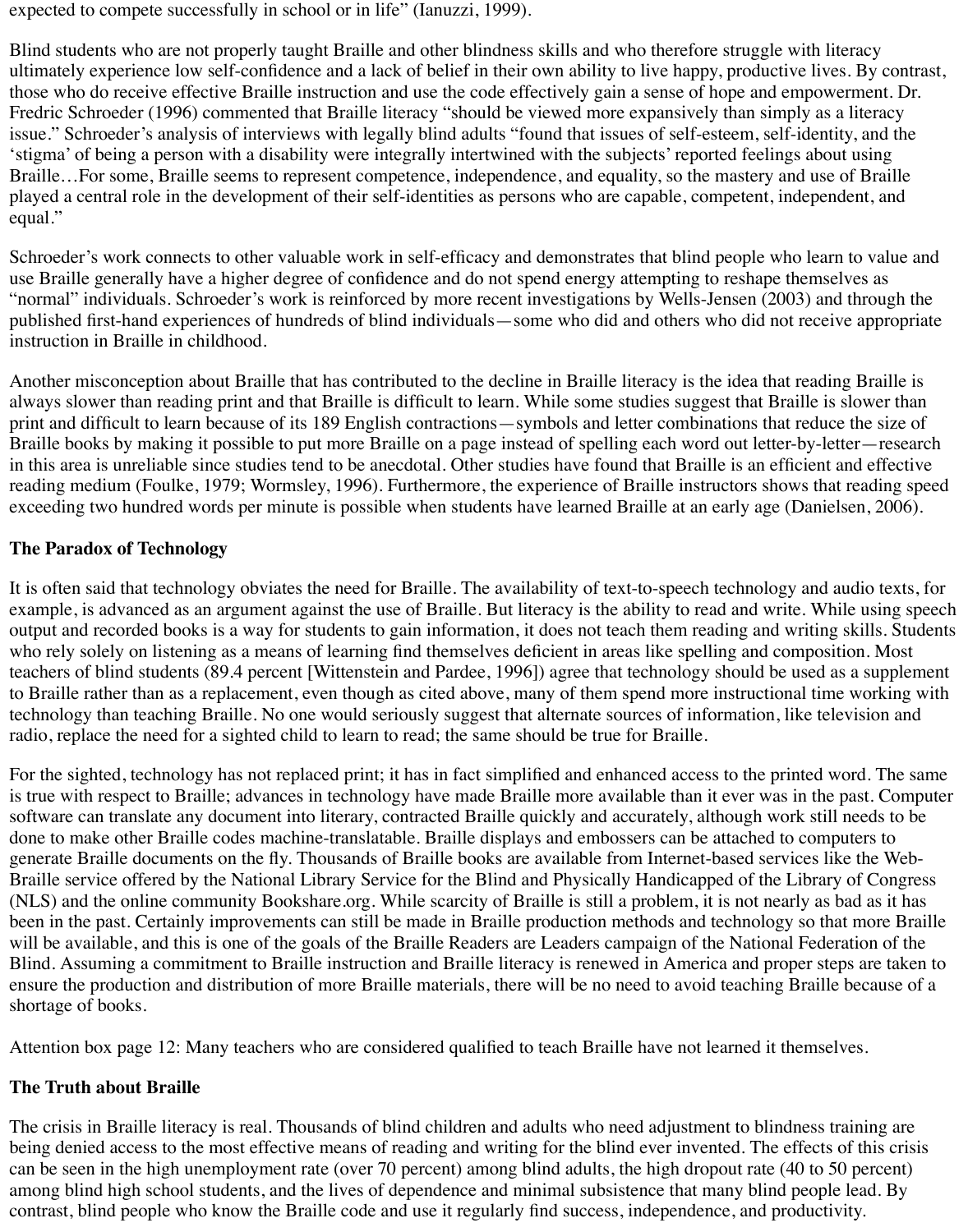A recent survey of five hundred respondents by the National Federation of the Blind Jernigan Institute, conducted on a national random sample selected from a list of 10,000 people who had had contact with the NFB within the last two years, demonstrated that contact with the NFB increases the likelihood of knowing Braille. Unlike the general sample of blind individuals, where the AFB estimates that only 10 percent read Braille, more than half (59 percent) of those interviewed in the NFB Jernigan Institute study are Braille literate. This is probably due to the Federation's emphasis on Braille literacy; those who have had contact with the National Federation of the Blind tend to believe strongly in the efficacy of Braille and to be committed to learning and reading it. In this sample the ability to read Braille was also correlated with a higher educational level, a higher likelihood of employment, and a higher income level. These relationships were statistically significant.

Most disciplines accept that the primary indicators of socioeconomic status in this society are employment and education leading to self-sufficiency. A study by Dr. Ruby Ryles, now the director of the orientation and mobility master's program at the Professional Development and Research Institute on Blindness at Louisiana Tech University, began to provide the objective information needed on the question of Braille versus print. In a comparison between two groups of blind people, one consisting of Braille readers and the other of print readers, the study revealed that those who were taught Braille from the beginning had higher employment rates, were better educated and more financially self-sufficient, and spent more time engaged in leisure and other reading than the print users (Ryles, 1996).

Dr. Ryles's work showed a striking difference between those who had grown up learning Braille and those who had relied primarily on print. She found that 44 percent of the Braille-reading group, as compared to 77 percent of the print-reading group, were unemployed. In other words the unemployment rate for the print group was actually higher than the generally reported unemployment rate among the blind as a whole (70 percent) (Riccobono, et al.), while the unemployment rate among Braille readers was much lower. The Braille-reading sample had significantly stronger reading habits than the print group, including more hours in a week spent on reading activities, reading more books, and subscribing to more magazines. While the overall educational rate between the two groups was not statistically significant, a dramatic difference was observed at the advanced degree level. Thirty percent of the Braille group had an advanced degree compared to only 13 percent for the print group, with only the Braille group having any individuals with doctoral degrees.

Last, the Braille group was over-represented in the higher income level and under-represented in the lowest income level, while the print group was under-represented at the high income level and over-represented at the low income level (the two groups were comparable at a medium income level). The print group contained significantly more people receiving nonemployment-related funding from the government (such as Social Security Disability Income) as compared to the Braille group.

Dr. Ryles's research on the education and employment outcomes for Braille readers, combined with the difference in confidence, self-efficacy, and reported independence of Braille readers, suggests that Braille is extremely valuable for those blind people who learn and use Braille in their lives. The results of this study suggest that teaching Braille as an original primary reading medium to children with low vision may encourage them to develop the positive lifelong habit of reading as adults, enhance their later employment opportunities, and increase the possibility of financial independence.

## **The Future Is in Our Hands**

There can be no doubt that the ability to read and write Braille competently and efficiently is the key to education, employment, and success for the blind. Despite the undisputed value of Braille, however, only about 10 percent of blind children in the United States are currently learning it. Society would never accept a 10 percent literacy rate among sighted children; it should not accept such an outrageously low literacy rate among the blind. The National Federation of the Blind Jernigan Institute is committed to the reversal of this downward trend in Braille literacy in order to ensure that equal opportunities in education and employment are available to all of the nation's blind.

The overall goals of this effort are that:

- The number of school-age children reading Braille will double by 2015.
- All fifty states will enact legislation requiring special education teachers of blind children to obtain and maintain the National Certification in Literary Braille by 2015.
- Braille resources will be made more available through online sharing of materials, enhanced production methods, and improved distribution.
- Courses in Braille instruction will be added to the curricula in high schools and colleges and offered to all students to ensure that this reading medium becomes an established, recognized method of achieving literacy in our nation.
- The American public will learn that blind people have a right to Braille literacy so they can compete and assume a productive role in society.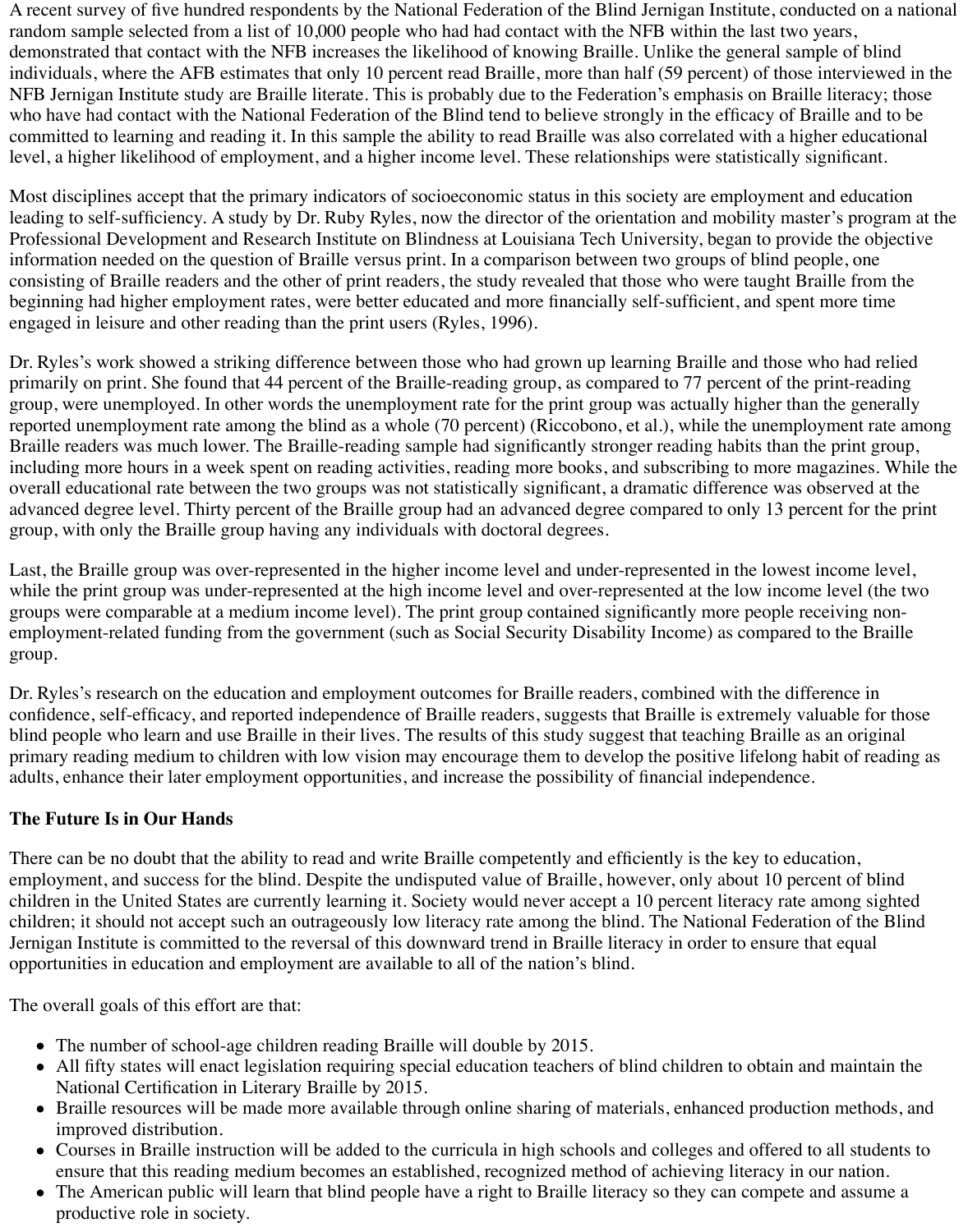For over 150 years Braille has been recognized as the most effective means of reading and writing for the blind. Hundreds of thousands of blind people have found Braille an indispensable tool in their education, their work, and their daily lives, even as professionals in the field of blindness continued to debate the merits of the system. Certainly more empirical research is needed to break down the wall of misunderstanding that still stands between all too many blind people and proper Braille instruction. The Braille codes and the technology to reproduce them can and will continue to improve. But the lives of successful blind people testify to the usefulness of Braille, and in the face of that testimony the only truly professional and moral course of action is to ensure that all blind people have access to competent Braille instruction. In the hearts and minds of blind people, no alternative system or new technology has ever replaced Braille where the rubber meets the road—in the living of happy, successful, productive lives. That is why the National Federation of the Blind is asking all who are concerned about the future prospects for blind children and adults in this country to help us make Braille literacy a reality for the 90 percent of blind children for whom reading is a struggle, if not an impossibility. The future of sighted children depends on a proper education, and the future of blind children is no different. Let us make the commitment that no blind child or adult who needs Braille as a tool in his or her arsenal of blindness techniques will be left without it.

Amato, Sheila. "Standards for Competence in Braille Literacy Skills in Teacher Preparation Programs." *Journal of Visual Impairment & Blindness* 96, no. 3 (2002): 143-153.

American Foundation for the Blind. "Estimated Number of Adult Braille Readers in the United States." *Journal of Visual Impairment & Blindness* 90, no. 3 (May/June 1996): 287.

Blackorby, Jose, et al. "SEELS: Wave 1 Wave 2 Overview." A report prepared for the U.S. Department of Education, Office of Special Education. (SRI Project P10656), August 2004.

Caton, Hilda, ed. *Print and Braille Literacy: Selecting Appropriate Learning Media*. Louisville: American Printing House for the Blind, 1991.

Council for Exceptional Children. "Accreditation & Licensure." Professional Development. http://www.cec.sped.org/Content/NavigationMenu/ProfessionalDevelopment/CareerCenter/AccreditationLicensure/default.htm? from=tlcHome. (accessed March 13, 2009).

Concise Oxford Dictionary Online, s.v. "Literacy." http://www.askoxford.com (accessed February 3, 2009).

Craig, C. J. "Family Support of the Emergent Literacy of Children with Visual Impairments." *Journal of Visual Impairment & Blindness* 90, no. 3 (1996): 194-200.

Danielsen, Chris. "Who Says You Can't Go Home Again?: Reflections on the Twentieth Anniversary of the Louisiana Center for the Blind." *Braille Monitor* 49, no. 7 (July 2006): 459-464.

Eldridge, Carlton. "Braille Literacy: The Best Route to Equal Education." *Journal of Visual Impairment & Blindness* 73, no. 8 (Oct 1979): 331-333.

Federman, Mark. "Why Johnny and Janey Can't Read, and Why Mr. and Ms. Smith Can't Teach: The Challenge of Multiple Media Literacies in a Tumultuous Time." Talk delivered, University of Toronto Senior Alumni Association, Toronto, Canada, November 2005.

"Freedom to Learn: Basic Skills for Learners with Learning Difficulties and/or Disabilities." A report addressing the basic needs of adults with learning disabilities, May 2000.

Frieman, Barry B. "State Braille Standards for Teachers of Students Who Are Blind or Visually Impaired: A National Survey." *Braille Monitor* 47, no. 1 (January 2004): 12-16.

Foulke, Emerson. "Increasing the Braille Reading Rate." *Journal of Visual Impairment & Blindness* 73, no. 8 (Oct 1979): 318- 323.

Hehir, Thomas. "Eliminating Ableism in Education." *Harvard Educational Review* 72, no. 1 (Spring 2002): 1-32.

Holbrook, M. C. and A. J. Koenig. "Teaching Braille Reading to Students with Low Vision." *Journal of Visual Impairment & Blindness* 86, no. 1 (Jan 1992): 44-48.

Ianuzzi, Jody W. "Braille Literacy in America: A Student's View." TravelVision. http://www. travelvision.org/ov/ov0599.htm.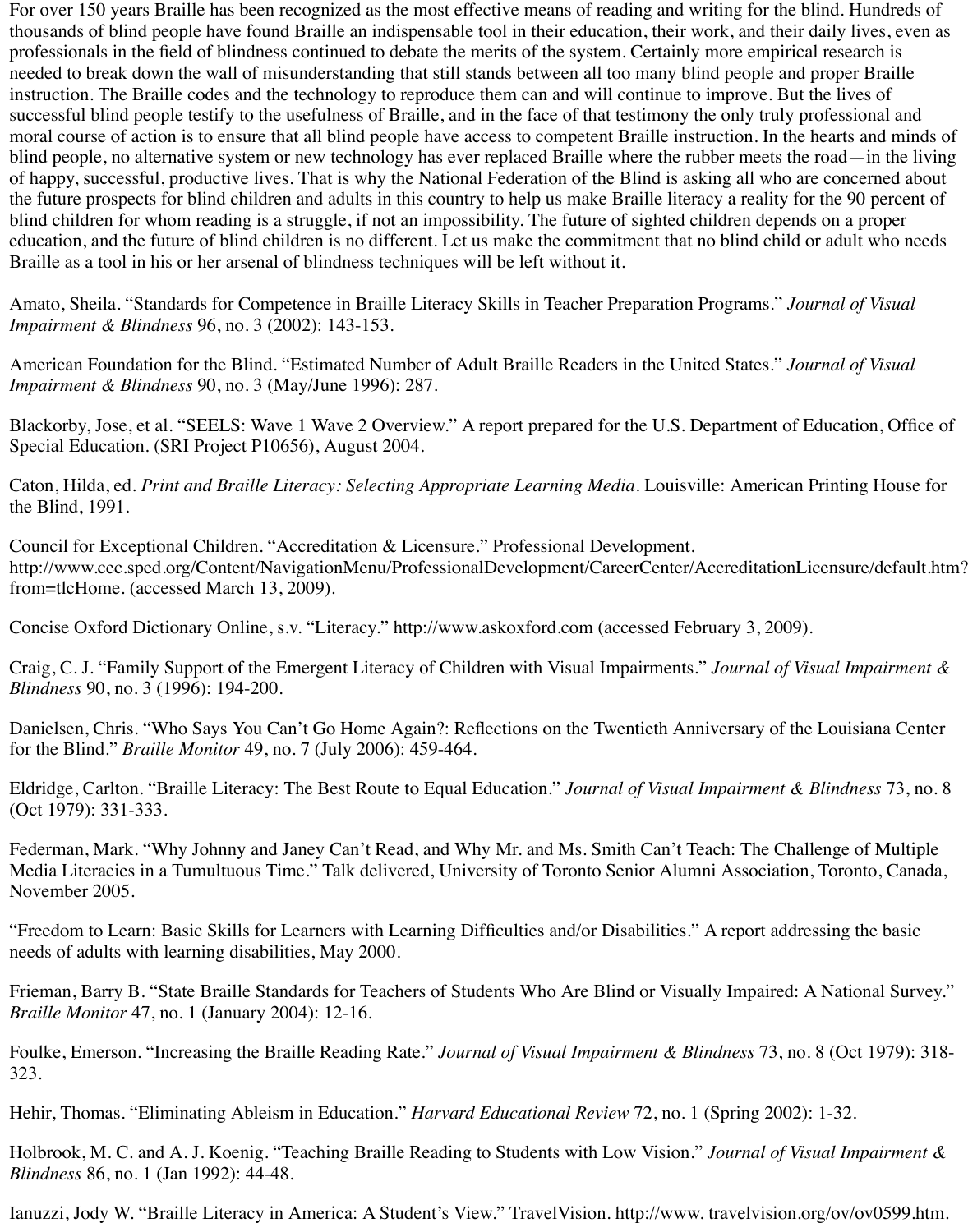(accessed March 11, 2009).

Jacobs, William (parent of blind child) interview by Chris Danielsen, January 15, 2009, National Federation of the Blind, Baltimore, MD.

Lorimer, Pamela. "A Critical Evaluation of the Historical Development of Tactile Modes of Writing and an Analysis and Evaluation of Researches Carried out in Endeavours to Make the Braille Code Easier to Read and Write." PhD diss., University of Birmingham, 1996.

*\_\_\_\_\_\_\_\_\_\_. Reading by Touch: Trials, Battles, and Discoveries*. Baltimore: National Federation of the Blind, 2000.

Lyon, Julia. "Teen's Blindness Revealing a New World," News, *Salt Lake Tribune*, February 1, 2009.

Mason, Christine, Colleen McNerney, and Donna McNear. "Shortages of Personnel in the Low Incidence Area of Blindness: Working and Planning Together." *Teaching Exceptional Children* 32, no. 5 (May/June 2000): 91.

Mellor, Michael. *Louis Braille: A Touch of Genius*. Boston: National Braille Press, 2006.

Miller, Sally. "Practice Makes Perfect." *Future Reflections* 21, no. 2 (Summer/Fall 2002): 39-40.

Mullen, Edward A. "Decreased Braille Literacy: A Symptom of a System in Need of Reassessment." *RE:view* 22, no.3 (Fall 1990): 164-169.

National Council for the Accreditation of Teacher Education. "Board of Examiners Update, Fall 2003." http://www.ncate.org/documents/ boeUpdates/boe\_updates\_fall2003.pdf (accessed March 11, 2009).

Perlman, Rosalind. *The Blind Doctor: The Jacob Bolotin Story*. Santa Barbara: Blue Point Books, 2007.

Rex, E. J. "Issues Related to Literacy of Legally Blind Learners." *Journal of Visual Impairment & Blindness* 83, no. 6 (June 1989): 306-307, 310-313.

Riccobono, Mark A. "The Significance of Braille on the Blind: A Review and Analysis of Research Based Literature." Unpublished paper, Johns Hopkins University, 2006.

Riccobono, Mark A., L. Blake, and A. J. Chwalow. "Help America Vote Act: A Grant Funded by the U.S. Department of Health and Human Services, Administration on Children and Families." *Braille Monitor* (forthcoming).

Ryles, R. "The Impact of Braille Reading Skills on Employment, Income, Education, and Reading Habits." *Journal of Visual Impairment & Blindness* 90, no. 3 (May/ June 1996): 219-226.

Schroeder, F. K. "Literacy: The Key to Opportunity." *Journal of Visual Impairment & Blindness* 83, no. 6 (June 1989): 290- 293.

———. "Perceptions of Braille Usage by Legally Blind Adults." *Journal of Visual Impairment & Blindness* 90, no. 3 (May/June 1996): 210-218.

Spungin, S. J. "Cannibalism is Alive and Well in the Blindness Field." *Journal of Visual Impairment & Blindness* 97, no. 2 (Feb 2003): 69-71.

———. "Braille and Beyond: Braille Literacy in a Larger Context." *Journal of Visual Impairment & Blindness* 90, no. 3 (May/June 1996): 271-274.

———. *Braille Literacy: Issues for Blind Persons, Families, Professionals, and Producers of Braille*. New York: American Foundation for the Blind, 1989.

Stephens, O. "Braille—Implications for Living." *Journal of Visual Impairment & Blindness* 83, no. 6 (June 1989): 288-289.

Stratton, J. M. "Emergent Literacy: A New Perspective." *Journal of Visual Impairment & Blindness* 90, no. 3 (May/June 1996): 90. <http://www.braille.org/papers/jvib0696/vb960305.htm>.

Thurlow, Martha L., Sandra J. Thompson, Lynn Walz, and Hyeonsook Shin. "Student Perspectives on Using Accommodations